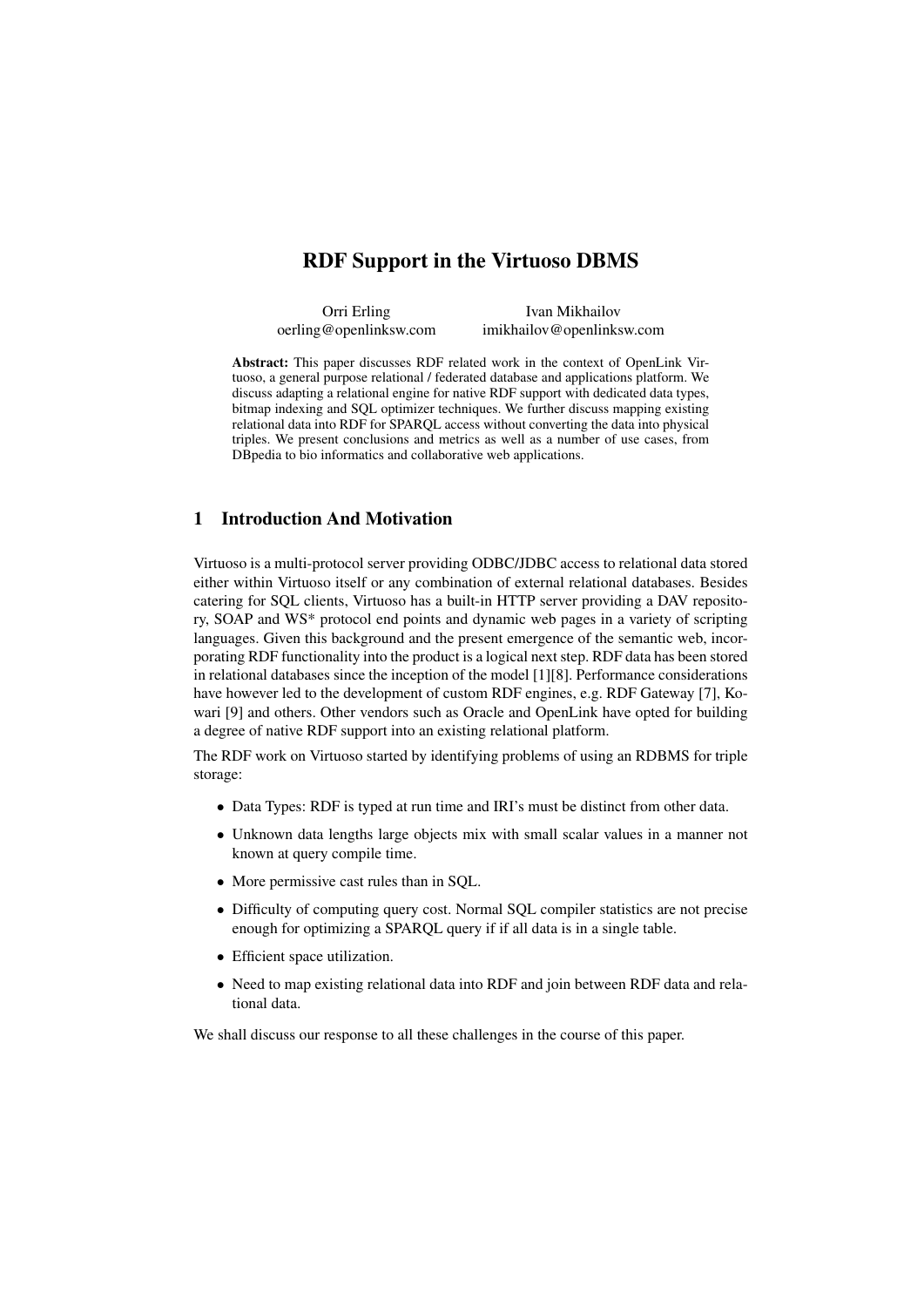### 2 Triple Storage

Virtuoso's initial storage solution is fairly conventional: a single table of four columns holds one quad, i.e. triple plus graph per row. The columns are G for graph, P for predicate, S for subject and  $\circ$  for object. P, G and S are IRI ID's, for which we have a custom data type, distinguishable at run time from integer even though internally this is a 32 or 64 bit integer. The O column is of SQL type ANY, meaning any serializable SQL object, from scalar to array or user defined type instance. Indexing supports a lexicographic ordering of type ANY, meaning that with any two elements of compatible type, the order is that of the data type(s) in question with default collation.

Since  $\circ$  is a primary key part, we do not wish to have long  $\circ$  values repeated in the index. Hence O's of string type that are longer than 12 characters are assigned a unique ID and this ID is stored as the  $\circ$  of the quad table. For example Oracle [10] has chosen to give a unique ID to all distinct O's, regardless of type. We however store short O values inline and assign ID's only to long ones.

Generally, triples should be locatable given the S or a value of O. To this effect, the table is represented as two covering indices, G, S, P, O and O, G, P, S. Since both indices contain all columns, the table is wholly represented by these two indices and no other persistent data structure needs to be associated with it. Also there is never a need for a lookup of the main row from an index leaf.

Using the Wikipedia data set [12] as sample data, we find that the  $\circ$  is on the average 9 bytes long, making for an average index entry length of 6 (overhead) + 3  $*$  4 (G, S, P) + 9  $(0) = 27$  bytes per index entry, multiplied by 2 because of having two indices.

We note however that since S is the last key part of  $P$ ,  $G$ ,  $O$ ,  $S$  and it is an integer-like scalar, we can represent it as a bitmap, one bitmap per distinct P, G, O. With the Wikipedia data set, this causes the space consumption of the second index to drop to about a third of the first index. We find that this index structure works well as long as the G is known. If the G is left unspecified, other representations have to be considered, as discussed below.

For example, answering queries like

```
graph <my-friends> {
    ?s sioc:knows
          <http://people.com/people#John> ,
          <http://people.com/people#Mary> }
```
the index structure allows the AND of the conditions to be calculated as a merge intersection of two sparse bitmaps.

The mapping between an IRI ID and the IRI is represented in two tables, one for the namespace prefixes and one for the local part of the name. The mapping between ID's of long  $\circ$  values and their full text is kept in a separate table, with the full text or its MD5 checksum as one key and the ID as primary key. This is similar to other implementations.

The type cast rules for comparison of data are different in SQL and SPARQL. SPARQL will silently fail where SQL signals an error. Virtuoso addresses this by providing a special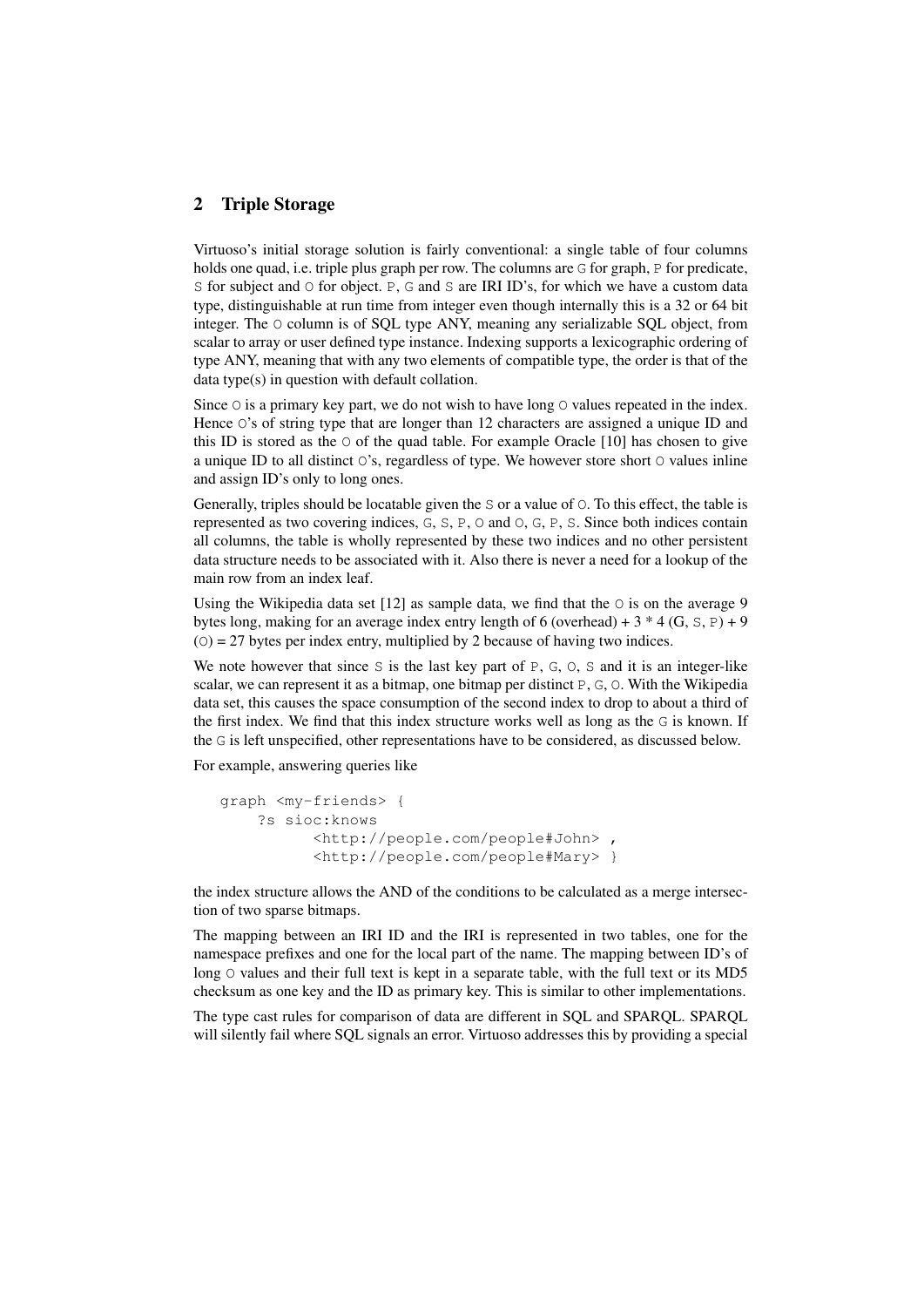QUIETCAST query hint. This simplifies queries and frees the developer from writing complex cast expressions in SQL, also enhancing freedom for query optimization.

Other special SPARQL oriented accommodations include allowing blobs as sorting or distinct keys and supporting the IN predicate as a union of exact matches. The latter is useful for example with FROM NAMED, where a G is specified as one of many.

Compression. We have implemented compression at two levels. First, within each database page, we store distinct values only once and eliminate common prefixes of strings. Without key compression, we get 75 bytes per triple with a billion-triple LUBM data set (LUBM scale 8000). With compression, we get 35 bytes per triple. Thus, key compression doubles the working set while sacrificing no random access performance. A single triple out of a billion can be located in less than 5 microseconds with or without key compression. We observe a doubling of the working set when using 32 bit IRI ID's. The benefits of compression are still greater when using 64 bit IRI ID's.

When applying gzip to database pages, we see a typical compression to a third, even after key compression. This is understandable since indices are by nature repetitive, even if the repeating parts are shortened by key compression. Over 99% of 8K pages filled to 90% compress to less than 3K with gzip at default compression settings. This does not improve working set but saves disk. Detailed performance impact measurement is yet to be made.

Alternative Index Layouts. Most practical queries can be efficiently evaluated with the GSPO and OGPS indices. Some queries, such as ones that specify no graph are however next to impossible to evaluate with any large data set. Thus we have experimented with a table holding G, S, P,  $\circ$  as a dependent part of a row id and made 4 single column bitmap indices for G, S, P and O. In this way, no combination of criteria is penalized. However, performing the bitmap AND of 4 given parts to check for existence of a quad takes 2.5 times longer than the same check from a single 4 part index. The SQL optimizer can deal equally well with this index selection as any other, thus this layout may prove preferable in some use cases due to having no disastrous worst case.

# 3 SPARQL and SQL

Virtuoso offers SPARQL inside SQL, somewhat similarly to Oracles RDF\_MATCH table function. A SPARQL subquery or derived table is accepted either as a top level SQL statement of wherever a subquery or derived table is accepted. Thus SPARQL inherits all the aggregation and grouping functions of SQL, as well as any built-in or user defined functions. Another benefit of this is that all supported CLI's work directly with SPARQL, with no modifications. For example, one may write a PHP web page querying the triple store using the PHP to ODBC bridge. The SPARQL text simply has to be prefixed with the SPARQL keyword to distinguish it from SQL. A SPARQL end point for HTTP is equally available.

Internally, SPARQL is translated into SQL at the time of parsing the query. If all triples are in one table, the translation is straightforward, with union becoming a SQL union and optional becoming a left outer join. Since outer joins can be nested to arbitrary depths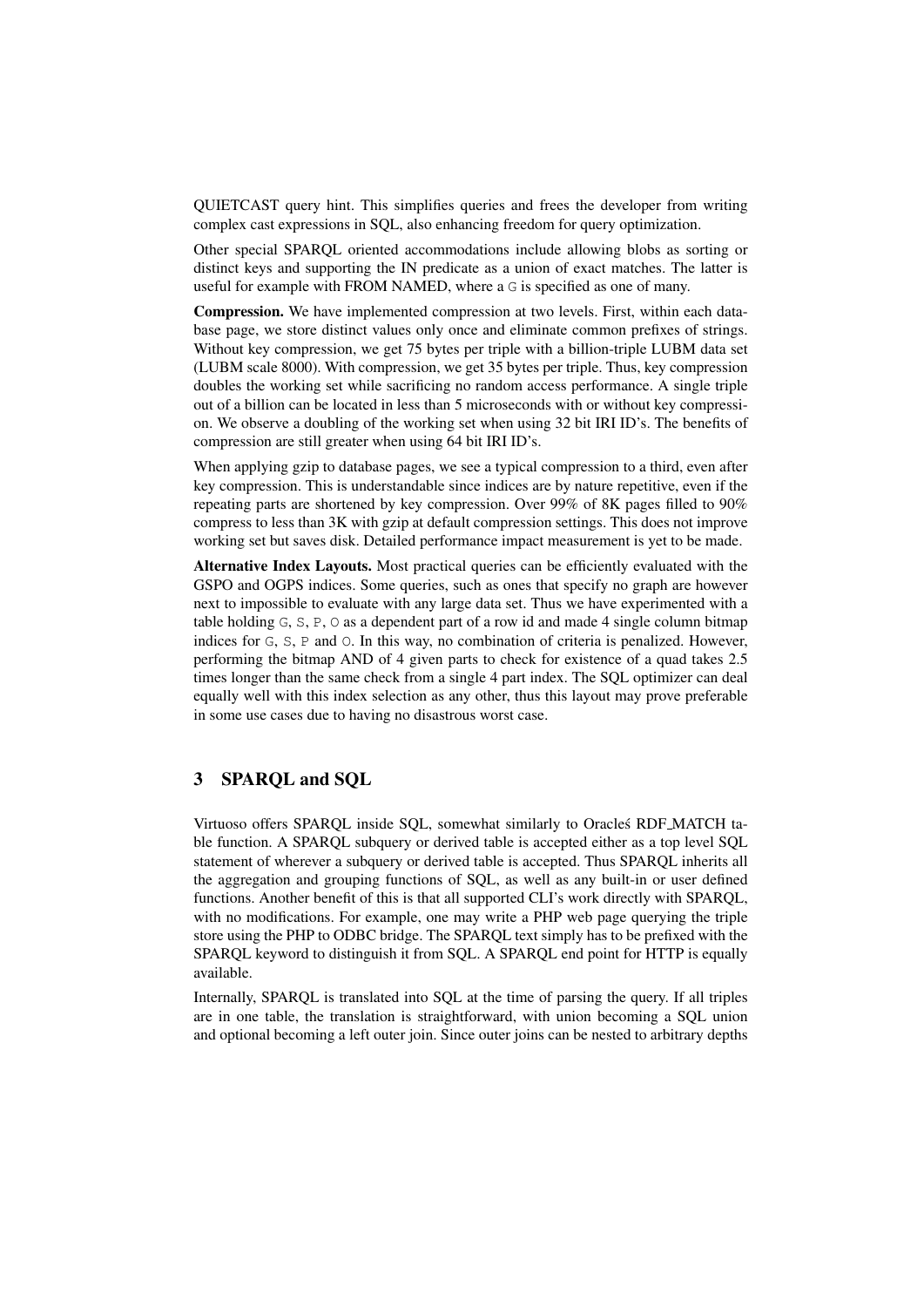inside derived tables in Virtuoso SQL, no special problems are encountered. The translator optimizes the data transferred between parts of the queries, so that variables needed only inside a derived table are not copied outside of it. If cardinalities are correctly predicted, the resulting execution plans are sensible. SPARQL features like construct and describe are implemented as user defined aggregates.

SQL Cost Model and RDF Queries. When all triples are stored in a single table, correct join order and join type decisions are difficult to make given only the table and column cardinalities for the RDF triple or quad table. Histograms for ranges of  $P$ ,  $G$ ,  $O$ , and  $S$  are also not useful. Our solution for this problem is to go look at the data itself when compiling the query. Since the SQL compiler is in the same process as the index hosting the data, this can be done whenever one or more leading key parts of an index are constants known at compile time. For example, in the previous example, of people knowing both John and Mary, the G, P and  $\circ$  are known for two triples. A single lookup in log(n) time retrieves the first part of the bitmap for

 $((G = )$  and  $(P = sioc:knows)$  and (O = <http://people.com/people#John>) )

The entire bitmap may span multiple pages in the index tree but reading the first bitts and knowing how many sibling leaves are referenced from upper levels of the tree with the same P, G, O allows calculating a ballpark cardinality for the P, G, O combination. The same estimate can be made either for the whole index, with no key part known, using a few random samples or any number of leading key parts given. While primarily motivated by RDF, the same technique works equally well with any relational index.

Basic RDF Inferencing. Much of basic T box inferencing such as subclasses and subproperties can be accomplished by query rewrite. We have integrated this capability directly in the Virtuoso SQL execution engine. With a query like

select ?person where { ?person a lubm:Professor }

we add an extra query graph node that will iterate over the subclasses of lubm:Professor and retrieve all persons that have any of these as rdf:type. When asking for the class of an IRI, we also return any superclasses. Thus the behavior is indistinguishable from having all the implied classes explicitly stored in the database.

For A box reasoning, Virtuoso has special support for owl: same-as. When either an  $\circ$  or S is compared with equality with an IRI, the IRI is expanded into the transitive closure of its same-as synonyms and each of these is tried in turn. Thus, when same-as expansion is enabled, the SQL query graph is transparently expanded to have an extra node joining each S or O to all synonyms of the given value. Thus,

select ?lat where { <Berlin> has\_latitude ?lat }

will give the latitude of Berlin even if <Berlin> has no direct latitude but geo:Berlin does have a latitude and is declared to be  $\text{owl:}\, \text{same-as}$  <Berlin>.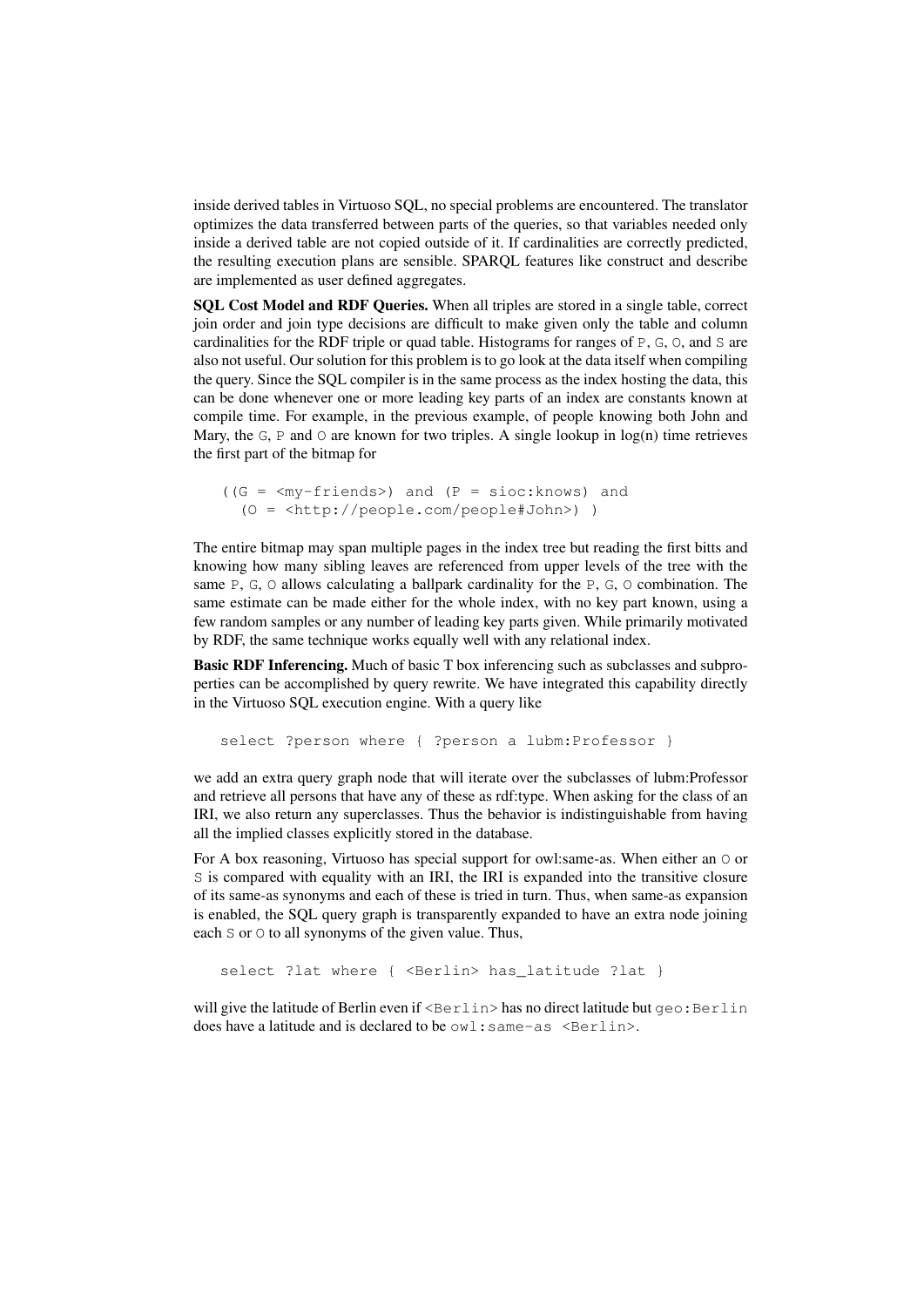The  $\text{owl:}\, \text{same—as}$  predicate of classes and properties can be handled in the T box through the same mechanism as subclasses and subproperties.

Data Manipulation. Virtuoso supports the SPARUL SPARQL extension, compatible with JENA [8]. Updates can be run either transactionally or with automatic commit after each modified triple. The latter mode is good for large batch updates since rollback information does not have to be kept and locking is minimal.

Full Text. All or selected string valued objects can be full text indexed. Queries like

```
select ?person from <people> where {
    ?person a person ; has_resume ?r .
    ?r bif:contains 'SQL and "semantic web"' }
```
will use the text index for resolving the pseudo-predicate  $\text{bit:}$  contains.

Aggregates. Basic SQL style aggregation is supported through queries like

```
select ?product sum (?value) from <sales> where {
    <ACME> has_order ?o . ?o has_line ?ol .
    ?ol has product ?product ; has value ?value }
```
This returns the total value of orders by ACME grouped by product.

For SPARQL to compete with SQL for analytics, extensions such as returning expressions, quantified subqueries and the like are needed. The requirement for these is inevitable because financial data become available as RDF through the conversion of XBRL [13].

RDF Sponge. The Virtuoso SPARQL protocol end point can retrieve external resources for querying. Having retrieved an initial resource, it can automatically follow selected IRI's for retrieving additional resources. Several modes are possible: follow only selected links, such as sioc:see also or try dereferencing any intermediate query results, for example. Resources thus retrieved are kept in their private graphs or they can be merged into a common graph. When they are kept in private graphs, HTTP caching headers are observed for caching, the local copy of a retrieved remote graph is usually kept for some limited time. The sponge procedure is extensible so it can extract RDF data from non-RDF resource via microformat or other sort of filter. This provides common tool to traverse sets of interlinked documents such as personal FOAFs that refer to each other.

## 4 Mapping Legacy Relational Data into RDF for SPARQL Access

RDF and ontologies form the remaining piece of the enterprise data integration puzzle. Many disparate legacy systems may be projected onto a common ontology using different rules, providing instant content for the semantic web. One example of this is OpenLink's ongoing project of mapping popular Web 2.0 applications such as Wordpress, Mediawiki, PHP BB and others onto SIOC through Virtuoso's RDF Views system.

The problem domain is well recognized, with work by D2RQ [2], SPASQL [5], DBLP [3]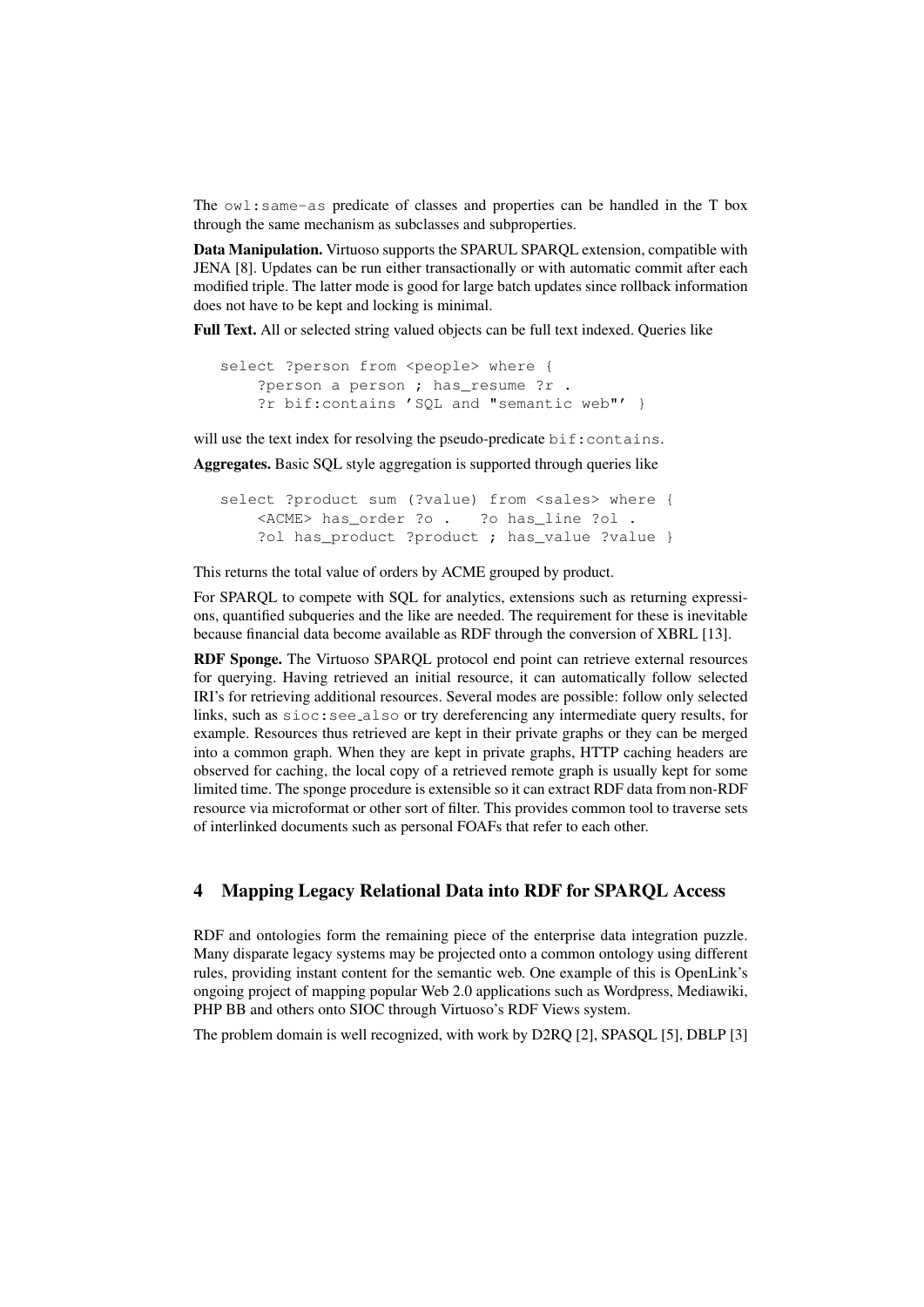among others. Virtuoso differs from these primarily in that it combines the mapping with native triple storage and may offer better distributed SQL query optimization through its long history as a SQL federated database.

In Virtuoso, an RDF mapping schema consists of declarations of one or more quad storages. The default quad storage declares that the system table RDF QUAD consists of four columns  $(G, S, P \text{ and } O)$  that contain fields of stored triples, using special formats that are suitable for arbitrary RDF nodes and literals. The storage can be extended as follows:

An IRI class defines that an SQL value or a tuple of SQL values can be converted into an IRI in a certain way, e.g., an IRI of a user account can be built from the user ID, a permalink of a blog post consists of host name, user name and post ID etc. A conversion of this sort may be declared as bijection so an IRI can be parsed into original SQL values. The compiler knows that an join on two IRIs calculated by same IRI class can be replaced with join on raw SQL values that can efficiently use native indexes of relational tables. It is also possible to declare one IRI class A as subClassOf other class B so the optimizer may simplify joins between values made by  $A$  and  $B$  if  $A$  is bijection.

Most of IRI classes are defined by format strings that is similar to one used in standard C sprintf function. Complex transformations may be specified by user-defined functions. In any case the definition may optionally provide a list of sprintf-style formats such that that any IRI made by the IRI class always match one of these formats. SPARQL optimizer pays attention to formats of created IRIs to eliminate joins between IRIs created by totally disjoint IRI classes. For two given sprintf format strings SPARQL optimizer can find a common subformat of these two or try to prove that no one IRI may match both formats.

```
prefix : <http://www.openlinksw.com/schemas/oplsioc#>
create iri class :user-iri "http://myhost/sys/users/%s" (
    in login_name varchar not null ) .
create iri class :blog-home "http://myhost/%s/home" (
    in blog_home varchar not null ) .
create iri class :permalink "http://myhost/%s/%d" (
    in blog_home varchar not null,
    in post_id integer not null ) .
make :user_iri subclass of :grantee_iri .
make :group_iri subclass of :grantee_iri .
```
IRI classes describe how to format SQL values but do not specify the origin of those values. This part of mapping declaration starts from a set of table aliases, somehow similar to FROM and WHERE clauses of an SQL SELECT statement. It lists some relational tables, assigns distinct aliases to them and provides logical conditions to join tables and to apply restrictions on table rows. When a SPARQL query should select relational data using some table aliases, the final SQL statement contains related table names and all conditions that refer to used aliases and does not refer to unused ones.

from SYS\_USERS as user from SYS\_BLOGS as blog where  $(\hat{\theta}$ [blog.} $\hat{\theta}$ .OWNER\_ID =  $\hat{\theta}$ [user.} $\hat{\theta}$ .U\_ID)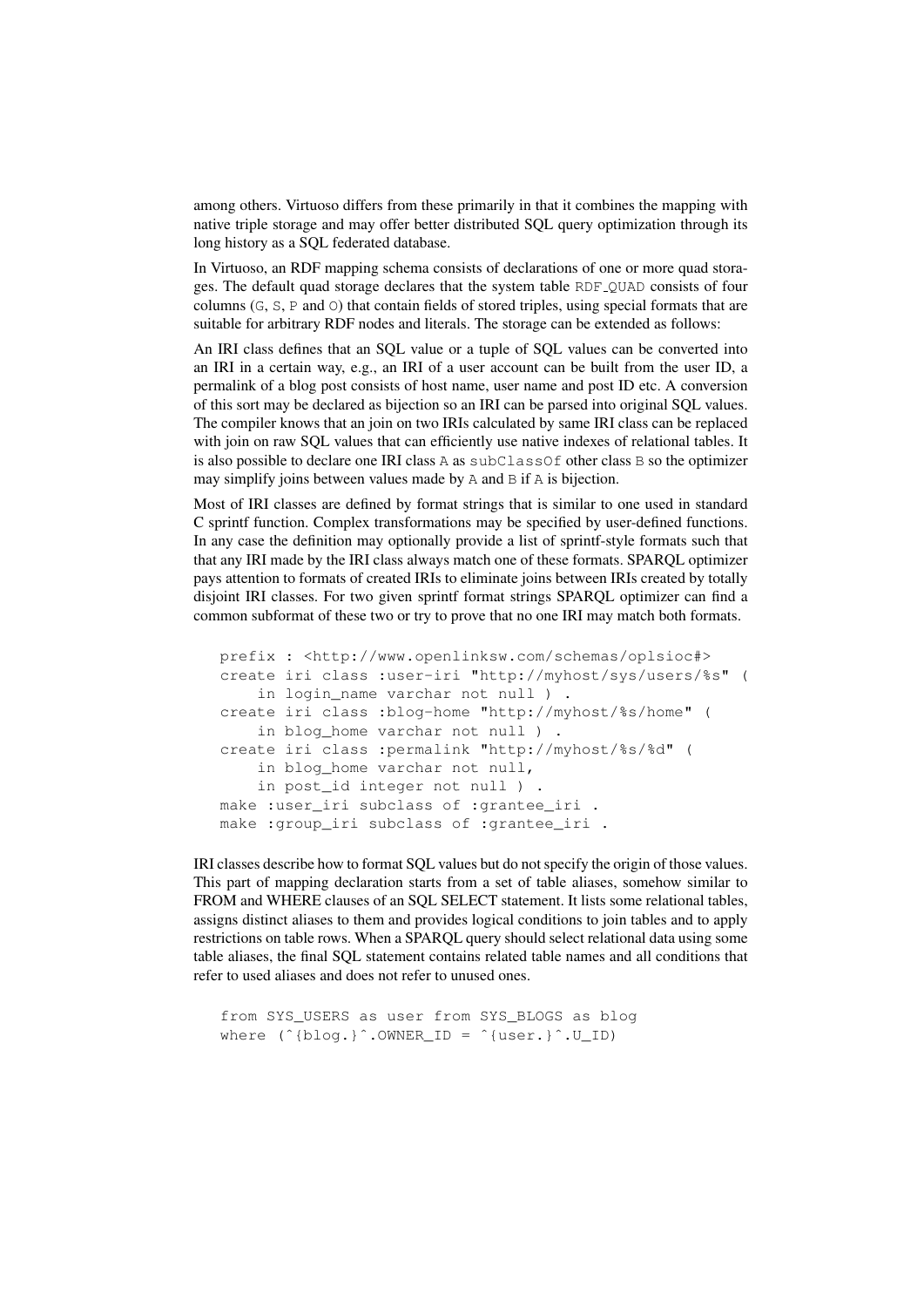A quad map value describes how to compose one of four fields of an RDF quad. It may be an RDF literal constant, an IRI constant or an IRI class with a list of columns of table aliases where SQL values come from. A special case of a value class is the identity class, which is simply marked by table alias and a column name.

Four quad map values (for G, S, P and  $\circ$ ) form quad map pattern that specify how the column values of table aliases are combined into an RDF quad. The quad map pattern can also specify restrictions on column values that can be mapped. E.g., the following pattern will map a join of SYS\_USERS and SYS\_BLOGS into quads with : homepage predicate.

```
graph <http://myhost/users>
subject :user-iri (user.U_ID)
predicate :homepage
object :blog-home (blog.HOMEPAGE)
where (not ^{user.}^.U_ACCOUNT_DISABLED) .
```
Quad map patterns may be organized into trees. A quad map pattern may act as a root of a subtree if it specifies only some quad map values but not all four; other patterns of subtree specify the rest. A typical use case is a root pattern that specifies only the graph value whereas every subordinate pattern specifies S, P and O and inherits G from root, as below:

```
graph <http://myhost/users> option (exclusive) {
    :user-iri (user.U_ID)
      rdf:type foaf:Person ;
      foaf:name user.U_FULL_NAME ;
      foaf:mbox user.U_E_MAIL ;
      foaf:homepage :blog-home (blog.HOMEPAGE) . }
```
This grouping is not only a syntax sugar. In this example, exclusive option of the root pattern permits the SPARQL optimizer to assume that the RDF graph contains only triples mapped by four subordinates.

A tree of a quad map pattern and all its subordinates is called "RDF view" if the "root" pattern of the tree is not a subordinate of any other quad map pattern.

Quad map patterns can be named; these names are used to alter mapping rules without destroying and re-creating the whole mapping schema.

The top-level items of the data mapping metadata are quad storages. A quad storage is a named list of RDF views. A SPARQL query will be executed using only quad patterns of views of the specified quad storage.

Declarations of IRI classes, value classes and quad patterns are shared between all quad storages of an RDF mapping schema but any quad storage contains only a subset of all available quad patterns. Two quad storages are always defined: a default that is used if no storage is specified in the SPARQL query and a storage that refers to single table of physical quads.

The RDF mapping schema is stored as triples in a dedicated graph in the RDF\_QUAD table so it can be queried via SPARQL or exported for debug/backup purposes.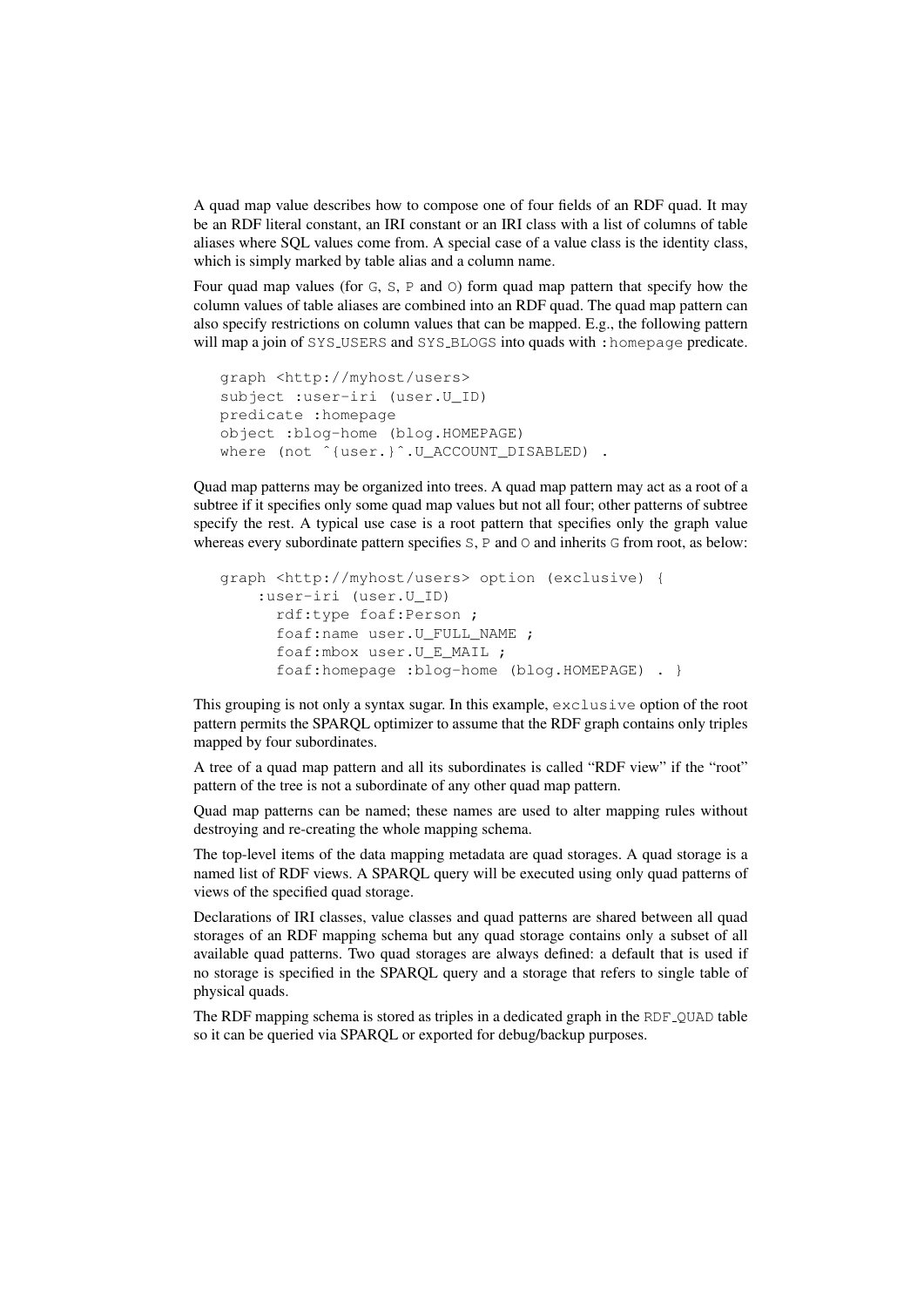#### 5 Applications and Benchmarks

As of this writing, July 2007, the native Virtuoso triple store is available as a part of the Virtuoso open source and commercial offerings. The RDF Views system is part of the offering but access to remote relational data is limited to the commercial version.

Virtuoso has been used for hosting many of the data sets in the Linking Open Data Project [14], including Dbpedia [15], Musicbrainz [16], Geonames [17], PingTheSemanticWeb [18] and others. The largest databases are in the single billions of triples.

The life sciences demonstration at WWW 2007 [19] by Science Commons was made on Virtuoso, running a 350 million triple database combining diverse biomedical data sets.

Web 2.0 Applications. We can presently host many popular web 2.0 applications in Virtuoso, with Virtuoso serving as the DBMS and also optionally as the PHP web server.

We have presently mapped PHP BB, Mediawiki and Drupal into SIOC with RDF Views.

OpenLink Data Spaces (ODS). ODS is a web applications suite consisting of a blog, wiki, social network, news reader and other components. All the data managed by these applications is available for SPARQL querying as SIOC instance data. This is done through maintaining a copy of the relevant data as physical triples as well as through accessing the relational tables themselves via RDF Views.

LUBM Benchmark. Virtuoso has been benchmarked with loading the LUBM data set. At a scale of 8000 universities, amounting to 1068 million triples, the data without key compression size is 75G all inclusive and the load takes 23h 45m on a machine with 8G memory and two 2GHz dual core Intel Xeon processors. The loading takes advantage of SMP and parallel IO to disks. With key compression the data size drops to half.

Loading speed for the LUBM data as RDFXML is 23000 triples per second if all data fits in memory and 10000 triples per second with one disk out of 6 busy at all times. Loading speed for data in the Turtle syntax is up to 38000 triples per second.

### 6 Future Directions

Clustering. Going from the billions into the tens and hundreds of billions of triples, the insert and query load needs to be shared among a number of machines. We are presently implementing clustering support to this effect. The present clustering scheme can work in a shared nothing setting, partitioning individual indices by hash of selected key parts. The clustering support is a generic RDBMS feature and will work equally well with all RDF index layouts. We have considered Oracle RAC[20]-style cache fusion but have opted for hash partitioning in order to have a more predictable number of intra cluster messages and for greater ease in combining messages.

The key observation is that an interprocess round-trip in a single SMP box takes 50 microseconds and finding a triple takes under five. Supposing a very fast interconnect and a cluster of two machines, the break-even point after which cluster parallelism wins over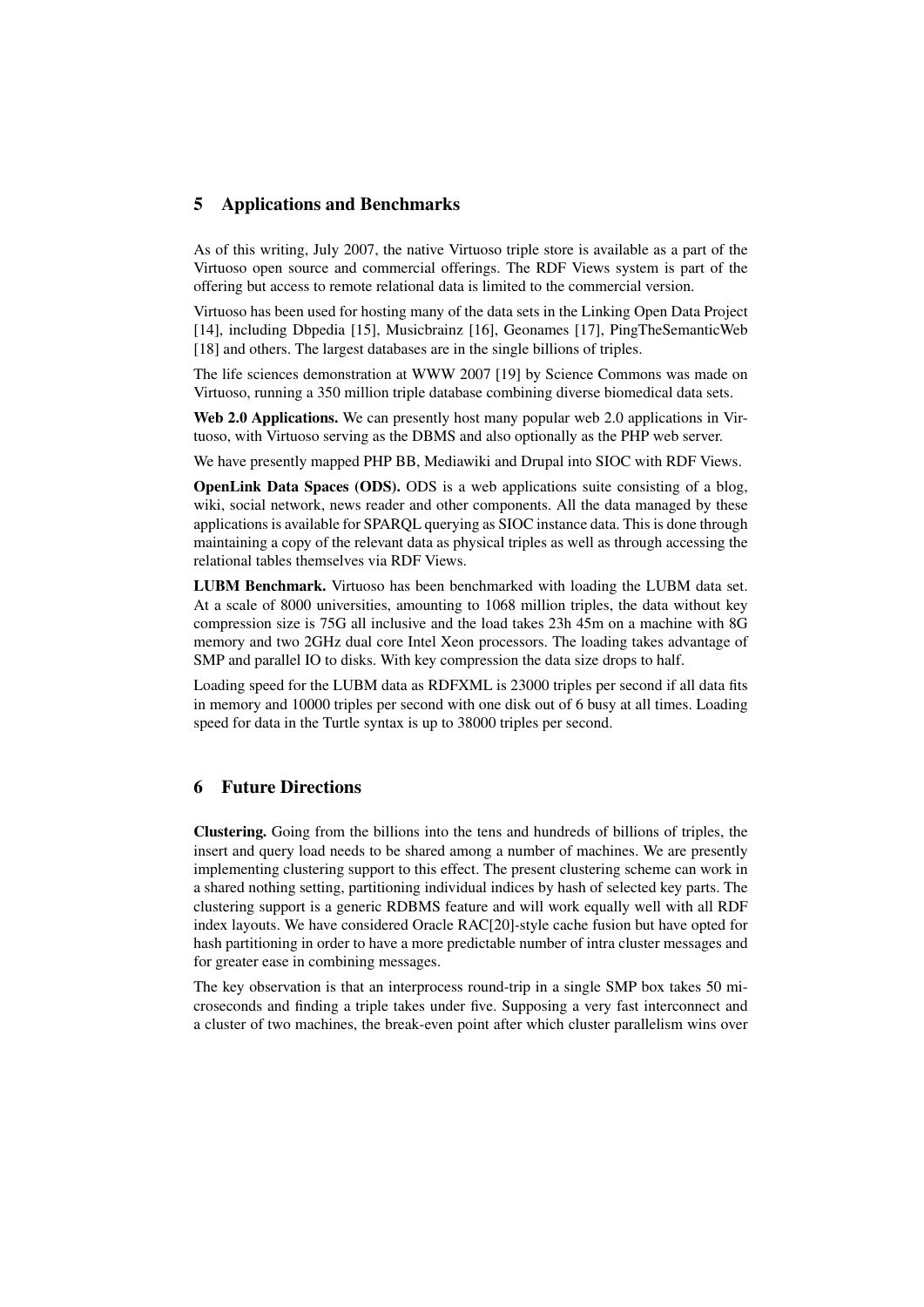message delays is when a single message carries 10 lookups. Thus, batching operations is key to getting any benefit from a cluster and having a fixed partition scheme makes this much more practical than a shared disk/cache fusion architecture such as Oracle RAC.

Updating Relational Data by SPARUL Statements. In many cases, an RDF view contains quad map patterns that maps all columns of some table into triples in such a way that sets of triples made from different columns are "obviously" pairwise disjoint and invoked IRI classes are bijections. E.g., quad map patterns for RDF property tables usually satisfy these restrictions because different columns are for different predicates and column values are used as object literals unchanged. We are presently extending SPARUL compiler and run-time in order to make such RDF views updatable.

The translation of a given RDF graph into SQL data manipulation statement begins with extracting all SQL values from all calculatable fields of triples and partitioning the graph into groups of triples, one group per one distinct extracted primary key of some source table. Some triples may become members of more than one group, e.g., a triple may specify relation between two table rows. After integrity check, every group is converted into one insert or delete statement.

The partitioning of N triples requires  $O(N \ln N)$  operations and keeps data in memory so it's bad for big dump/restore operations but pretty effecient for transactions of limited size, like individual bookeeping records, personal FOAF files etc.

# 7 Conclusion

Experience with Virtuoso has encountered most of the known issues of RDF storage and has shown that without overwhelmingly large modifications, a relational engine can be molded to efficiently support RDF. This has also resulted in generic features which benefit the relational side of the product as well. The reason is that RDF makes relatively greater demands on a DBMS than relational applications dealing with the same data.

Applications such as www.pingthesemanticweb.com and ODS for social networks and on-line collaboration have proven to be good test-beds for the technology. Optimizing queries produced by expanding SPARQL into unions of multiple storage scenarios has proven to be complex and needing more work. Still, it remains possible to write short queries which are almost impossible to efficiently evaluate, especially if they join between data that may come from many alternate relational sources. In complex EDI scenarios, some restrictions on possible query types may have to be introduced.

The community working on RDF storage will need to work on interoperability, standard benchmarks and SPARQL end point self-description. Through the community addressing these issues, the users may better assess which tool is best suited for which scale of problem and vendors may provide support for query and storage federation in an Internet-scale multi-vendor semantic web infrastructure.

Further details on the SQL to RDF mapping and triple storage performance issues are found in separate papers on the http://virtuoso.openlinksw.com site.